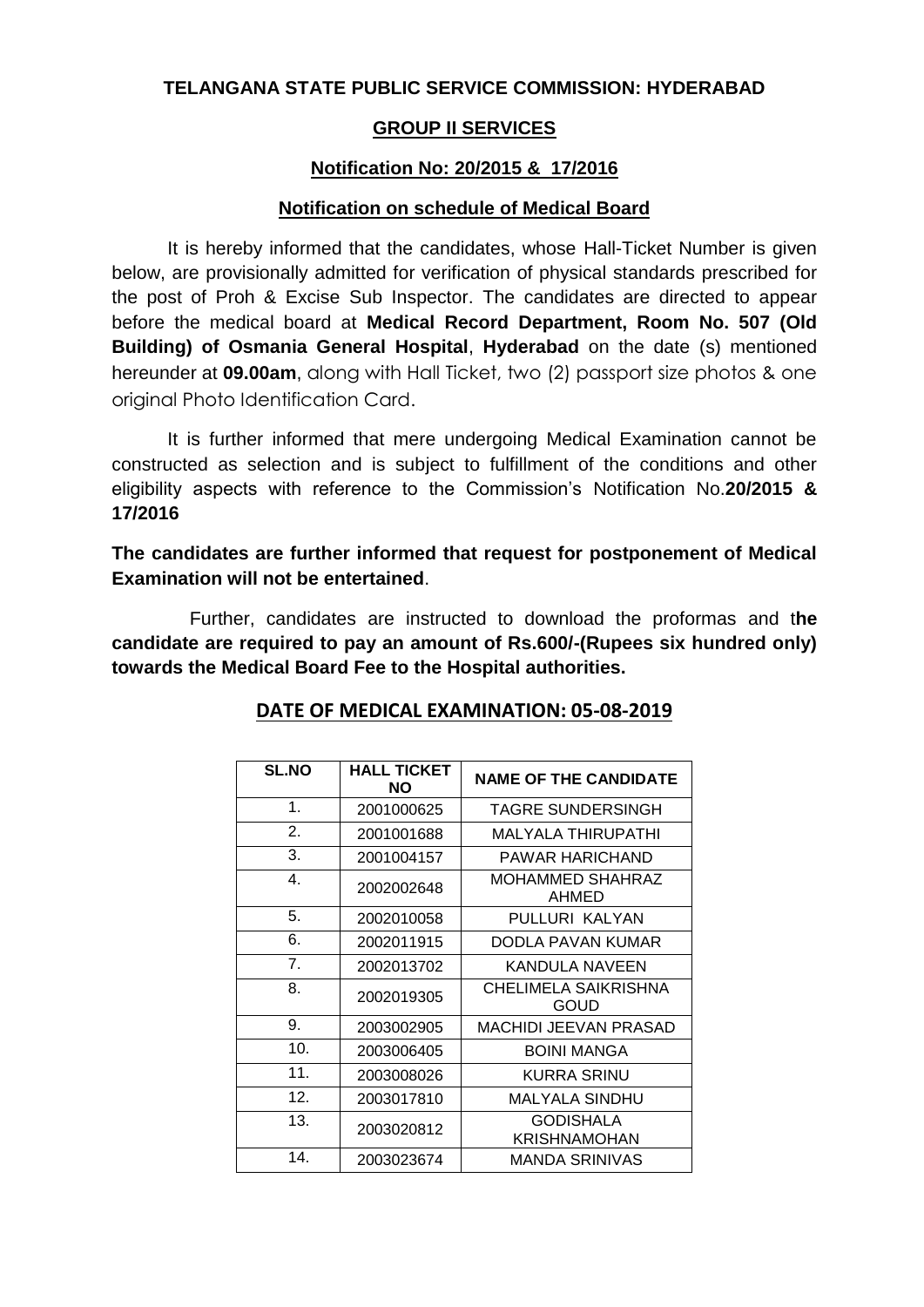| 15. | 2003033558 | RADHAKRISHNA MOOGALA                        |
|-----|------------|---------------------------------------------|
| 16. | 2003041393 | <b>B LALITHA</b>                            |
| 17. | 2003043343 | SHAIK AMER ARAFATH                          |
| 18. | 2003047593 | <b>BOOSA PRIYANKA</b>                       |
| 19. | 2003067764 | <b>ANUMALLA SURENDER</b>                    |
| 20. | 2004026809 | <b>SWETHA KUMMARI</b>                       |
| 21. | 2004028069 | SUDHAKAR PALLAKONDA                         |
| 22. | 2004029721 | POLICE MOHAN RAO                            |
| 23. | 2004034724 | KORIMANDLA SUNITHA                          |
| 24. | 2004036141 | <b>VEENA THATIKONDA</b>                     |
| 25. | 2004038301 | SONNAILA KIRAN KUMAR                        |
| 26. | 2004039113 | KUMARA SWAMY BOORA                          |
| 27. | 2004057692 | <b>MADHU B</b>                              |
| 28. | 2004087467 | <b>MURALI CHANDA</b>                        |
| 29. | 2005004600 | <b>PALLA SUDHIR</b>                         |
| 30. | 2005018825 | <b>SHAIK ABDULMAZID</b>                     |
| 31. | 2005024422 | PINDIPROLU LAVANYA                          |
| 32. | 2005026827 | <b>KARE RAKESH</b>                          |
| 33. | 2005039739 | <b>BODA BABULAL</b>                         |
| 34. | 2006003778 | NEELAKANTI BHAVANA                          |
| 35. | 2006004184 | <b>KONDA</b><br>BHANUPRAKASHRAJ             |
| 36. | 2006014623 | K SHWETHA KUMARI                            |
| 37. | 2007002513 | <b>CHAKALI MALLESH</b>                      |
| 38. | 2007006781 | <b>B RAJU</b>                               |
| 39. | 2007007226 | <b>MANMOHAN SINGH C</b>                     |
| 40. | 2007013140 | <b>B SOUJANYA</b>                           |
| 41. | 2007018284 | ALEKHYA B K                                 |
| 42. | 2008002317 | SATYANARAYANA PODILI                        |
| 43. | 2008003229 | <b>VENKATESH PAGIDIMARRI</b>                |
| 44. | 2008003784 | PANNALA SHANKARAIAH                         |
| 45. | 2008005769 | RENUKA A                                    |
| 46. | 2008006619 | YERRA PREMALATHA                            |
| 47. | 2008008799 | <b>MEDE SUNITHA</b>                         |
| 48. | 2008010299 | <b>NARSING NAVATHA</b>                      |
| 49. | 2008012224 | KOMMAGONI RADHIKA                           |
| 50. | 2008012712 | <b>VUYYALA RAMASWAMY</b>                    |
| 51. | 2008012945 | <b>CHENAGONI ROHITH</b><br><b>KOUNDINYA</b> |
| 52. | 2008013654 | <b>CHINTHAKAYALA</b><br>SOUBAGYA            |
| 53. | 2008013727 | <b>BASVA MADHU</b>                          |
| 54. | 2008015054 | <b>AKANABOINA SAIDAIAH</b>                  |
| 55. | 2008017012 | <b>PEDDAGOUDA</b><br><b>CHENNAKESHAVA</b>   |
| 56. | 2008017617 | <b>KOMMAGONI SRINIVAS</b>                   |
| 57. | 2008018213 | <b>REKHA G</b>                              |
| 58. | 2008040664 | EDLA PRIYANKA                               |
|     |            |                                             |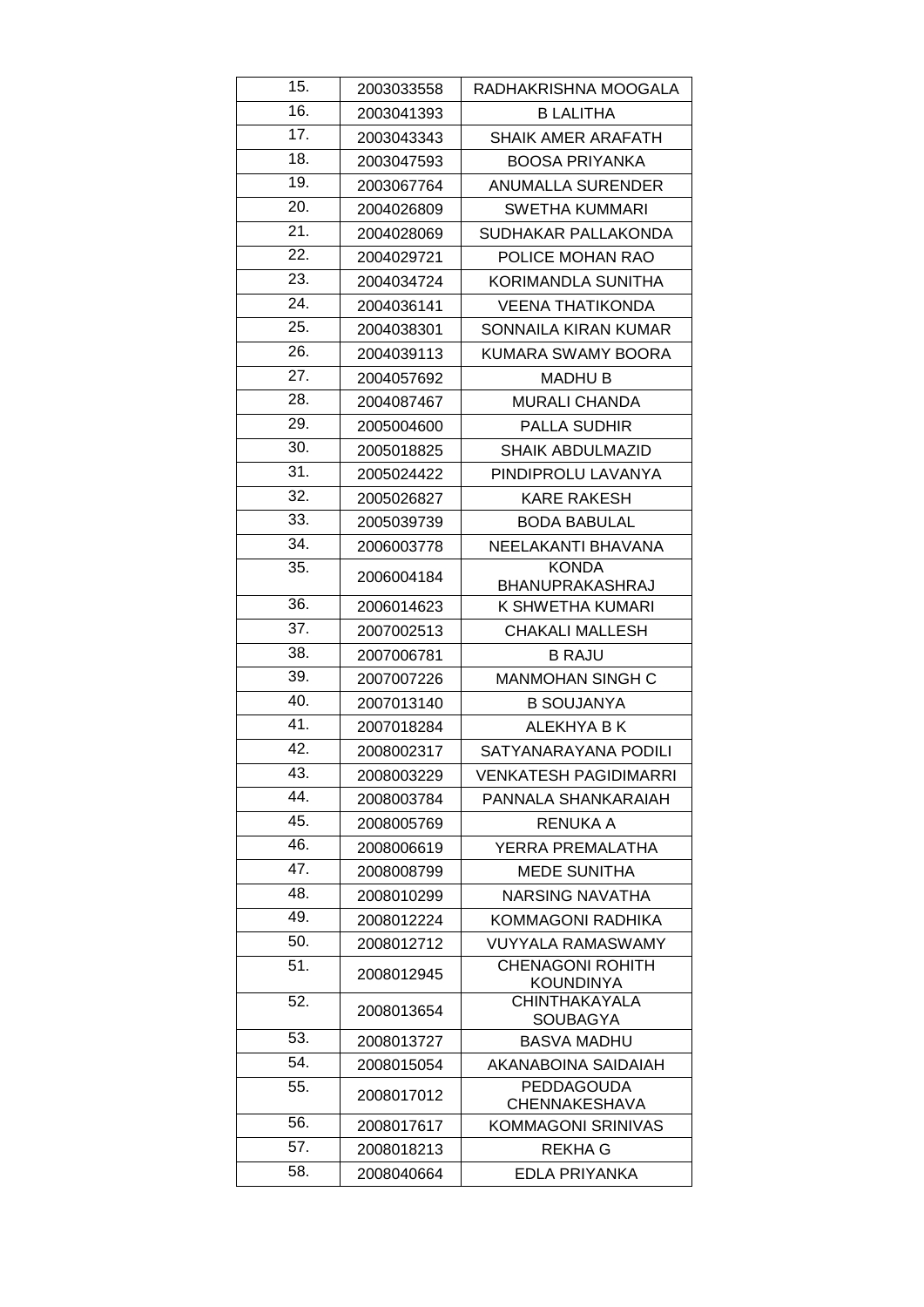| 59.  | 2009004080 | RAMAL NIKHATH ALWI                        |
|------|------------|-------------------------------------------|
| 60.  | 2009060526 | <b>TALLA MADHU</b>                        |
| 61.  | 2009060758 | <b>CH SAI PRASAD</b>                      |
| 62.  | 2009067639 | NIMMA TEJASWINI                           |
| 63.  | 2009067740 | <b>LINGAMPALLY SRIKAR</b>                 |
| 64.  | 2009068596 | <b>IVVALA HEMALATHA</b>                   |
| 65.  | 2009069222 | <b>VARLA PRASHANTH</b>                    |
| 66.  | 2009070647 | C KRISHNAKANTH                            |
| 67.  | 2009070990 | RINI ANWESHI S P                          |
| 68.  | 2009072834 | A BHARATH KUMAR                           |
| 69.  | 2009073751 | AKULA ADITYA DHANRAJ                      |
| 70.  | 2009075475 | LINGALA NAVEEN KUMAR                      |
| 71.  | 2009075591 | <b>GANTA JYOTHSNA</b>                     |
| 72.  | 2009075617 | CHAKALI RAGHAVENDAR                       |
| 73.  | 2009078444 | <b>GOMASA RAJ KUMAR</b>                   |
| 74.  | 2009078917 | PULIPATI VENKANNA                         |
| 75.  | 2009081147 | <b>J VIJAY KUMAR</b>                      |
| 76.  | 2009081152 | <b>CHENAGANI KRANTHI</b><br><b>KUMAR</b>  |
| 77.  | 2009082384 | <b>SHAIK SHABNA</b>                       |
| 78.  | 2009083855 | <b>KOLA ROOPIKA</b>                       |
| 79.  | 2009085095 | MALA MALDAKANTAIAH                        |
| 80.  | 2009086792 | DURGAM VINOD KUMAR                        |
| 81.  | 2009090922 | <b>HUSSAIN SHARAVATH</b>                  |
| 82.  | 2009093500 | YELLABOINA NARESH<br><b>KUMAR</b>         |
| 83.  | 2009094961 | <b>PRADEEP KUMAR</b><br><b>NUNAVATH</b>   |
| 84.  | 2009095361 | YENNA PRAMODH                             |
| 85.  | 2009095573 | <b>T MAHESH KUMAR</b>                     |
| 86.  | 2009099609 | <b>MD AMEIR</b>                           |
| 87.  | 2009099717 | <b>BADRU ESLAVATH</b>                     |
| 88.  | 2009102901 | <b>MARSAKATLA SINDHU</b><br><b>PUSHPA</b> |
| 89.  | 2009104278 | <b>PALUSA KRANTHIKUMAR</b><br><b>GOUD</b> |
| 90.  | 2009106267 | <b>MEKA KIRANKUMAR</b>                    |
| 91.  | 2009106288 | SIRA MALLIKARJUNA<br><b>LINGAM</b>        |
| 92.  | 2009108833 | <b>ANIL KUMAR R</b>                       |
| 93.  | 2009112256 | <b>PYAGA SRINIVAS</b>                     |
| 94.  | 2009112292 | <b>BOBBALI AVILASH</b>                    |
| 95.  | 2009115063 | KABEERDAS AZMEERA                         |
| 96.  | 2009117290 | KIRAN THEJAVATH                           |
| 97.  | 2009119495 | <b>G HANMANTHU</b>                        |
| 98.  | 2009120512 | K SAMPATH KUMAR                           |
| 99.  | 2009123324 | BITLA VARAPRASAD                          |
| 100. | 2009123924 | <b>BUYYA KALPANA</b>                      |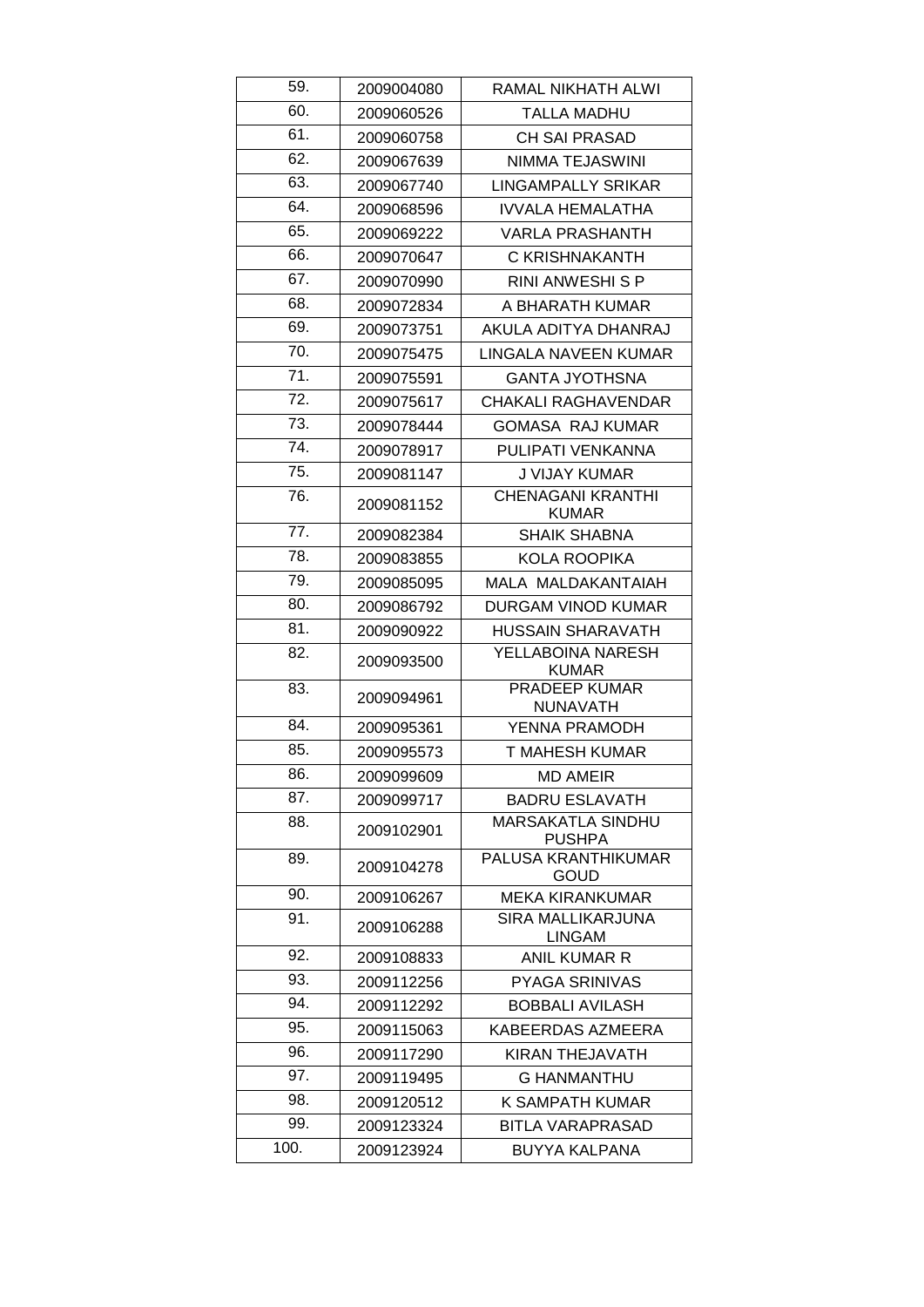# **DATE OF MEDICAL EXAMINATION: 06-08-2019**

| <b>SL.NO</b> | <b>HALL</b><br><b>TICKET NO</b> | <b>NAME OF THE CANDIDATE</b>       |
|--------------|---------------------------------|------------------------------------|
| 1            | 2009125696                      | NIMMALI SREENIVAS                  |
| 2            | 2009126042                      | <b>PALLA SANDEEP</b>               |
| 3            | 2009126830                      | <b>KORRA ARUN KUMAR</b>            |
| 4            | 2009127425                      | NAYIKA MADHU                       |
| 5            | 2009127787                      | KURRE SHIVASHANKER                 |
| 6            | 2009128478                      | <b>SHOBAN BABU ENMULA</b>          |
| 7            | 2009132384                      | AKUNOORI SWAPNA                    |
| 8            | 2009140259                      | <b>NAMANI SRINIVAS</b>             |
| 9            | 2009147212                      | RUPAVATH SIVA KUMAR                |
| 10           | 2009174965                      | JAMPALA RAJITHA                    |
| 11           | 2009176125                      | DUMPALA SUNNY VERGHESE             |
| 12           | 2009176442                      | SANGAM BHARATH                     |
| 13           | 2009176603                      | MEESA RAJITHA                      |
| 14           | 2009177048                      | RUMANA FARHEEN                     |
| 15           | 2009177812                      | PENTAM PRAVEEN KUMAR               |
| 16           | 2009178088                      | <b>MATTI VARALAXMI</b>             |
| 17           | 2009178202                      | <b>GONE ANVESH</b>                 |
| 18           | 2009178674                      | <b>JINKALA NAGARAJU</b>            |
| 19           | 2009178858                      | <b>VENKATESHWARLU</b><br>KAMPASATI |
| 20           | 2009181507                      | KOPPELA MALLIKARJUNA RAO           |
| 21           | 2009186292                      | PANGA PRIYANKA                     |
| 22           | 2009186756                      | <b>NAMPALLY SRINIVAS</b>           |
| 23           | 2009212332                      | AKULA SRAVANTHI                    |
| 24           | 2009216552                      | S SHEKAR                           |
| 25           | 2009224638                      | <b>AVIRE RAJITHA</b>               |
| 26           | 2009243211                      | RACHAKONDA RAVI                    |
| 27           | 2009247223                      | <b>ASWANI SAMMETA</b>              |
| 28           | 2009250800                      | <b>MADASU MURALI</b>               |
| 29           | 2009253703                      | VALAMALLA GOVARDHAN                |
| 30           | 2009259114                      | CHANDA NARSIMHA RAO                |
| 31           | 2009264398                      | KOTA NAGARJUNA                     |
| 32           | 2009276638                      | <b>G RAJESH</b>                    |
| 33           | 2009276646                      | BATHARAJU VEERABABU                |
| 34           | 2009282170                      | <b>MATTAPALLI SWATHI</b>           |
| 35           | 2009289445                      | <b>GOLI JYOTHI</b>                 |
| 36           | 2009295916                      | ATHMAKURI DAMODAR                  |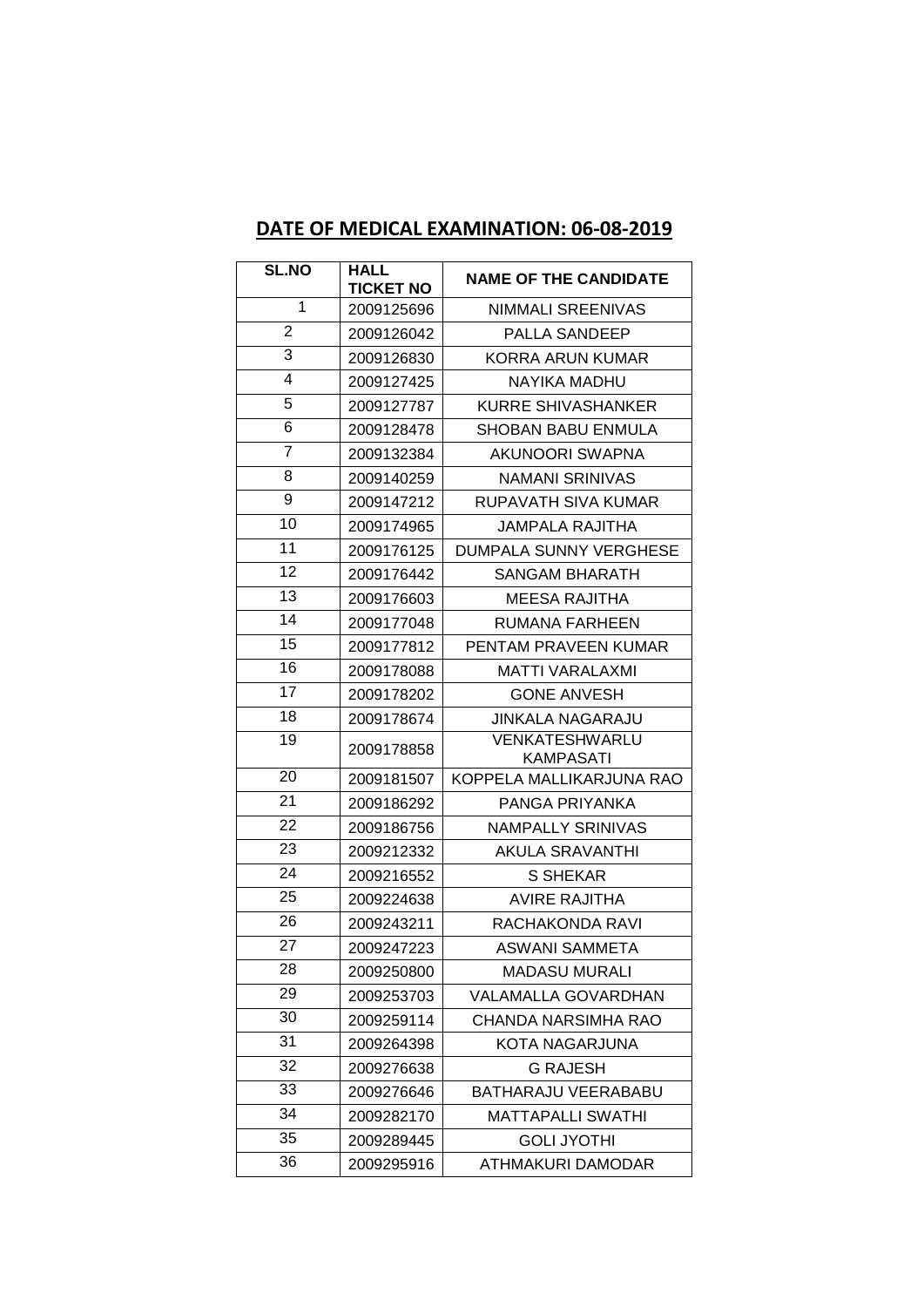| 37 | 2003014054 | KONDAM SAMAJA                |
|----|------------|------------------------------|
| 38 | 2003029919 | GILLA SADHANA                |
| 39 | 2003046986 | <b>GOLI PRANEETH REDDY</b>   |
| 40 | 2004029188 | SAMUDRALA VAMSHIDHAR         |
| 41 | 2004045618 | <b>JINNA TEJASWINI</b>       |
| 42 | 2004050506 | <b>KASARLA SURESH</b>        |
| 43 | 2004086935 | LAKKIREDDY SHIVA TEJA        |
| 44 | 2005001506 | <b>GURRALA MADHURI</b>       |
| 45 | 2005043032 | NUNNA DHANALAXMI             |
| 46 | 2007008752 | E BALAVARDHAN                |
| 47 | 2008002792 | DAIDA NAVEEN REDDY           |
| 48 | 2008034515 | MANDADI VIJAYA               |
| 49 | 2008039871 | KUNREDDY VIDHYA DHARI        |
| 50 | 2008040598 | CHINTHAKUNTLA SHAILAJA       |
| 51 | 2009059760 | KARSANI SRIKANTH REDDY       |
| 52 | 2009073659 | MATTA SRINIVASREDDY          |
| 53 | 2009087024 | RAJASHEKAR KONDURU           |
| 54 | 2009104699 | B MADHU                      |
| 55 | 2009106065 | <b>SOMIREDDY LIKHITHA</b>    |
| 56 | 2009115435 | <b>DUBBAKA JYOTHI</b>        |
| 57 | 2009116233 | SINDHU PRASANNA GURRAM       |
| 58 | 2009129676 | <b>BANDA ARAVIND</b>         |
| 59 | 2009130163 | <b>BUCHIREDDY PEDDIREDDY</b> |
| 60 | 2009176418 | SOMA SUDHAKAR                |
| 61 | 2009177454 | CHIKYALA SINDHUJA            |
| 62 | 2009177479 | <b>B PRADEEP KUMAR REDDY</b> |
| 63 | 2009182972 | SAYYAD YAKUBBABA             |
| 64 | 2009259809 | <b>GOUTHAMI CHERUKURI</b>    |
| 65 | 2009279094 | <b>BANDA SWETHA</b>          |
| 66 | 2001002130 | NANNEM KAPILA RANI           |
| 67 | 2001005465 | BANDARI MOUNIKA              |
| 68 | 2001006067 | <b>ORUGANTI SHRAVANI</b>     |
| 69 | 2001006508 | ORUGANTI BHAVANA             |
| 70 | 2003008167 | <b>GOLLAPELLI MOUNIKA</b>    |
| 71 | 2003014822 | <b>SREENIVAS MOOLA</b>       |
| 72 | 2003015296 | <b>GUMMULA KRISHNAVENI</b>   |
| 73 | 2003017465 | <b>M VIKRAM KUMAR</b>        |
| 74 | 2003022440 | <b>MOOTAPELLI DIVYA SRI</b>  |
| 75 | 2003031815 | <b>GORLA RAJESH</b>          |
| 76 | 2003038500 | AVUDARI ANILKUMAR            |
| 77 |            |                              |
|    | 2004031171 | <b>GURRAM SUDHEER</b>        |
| 78 | 2004032956 | LAKKARSU VIJAYKUMAR          |
| 79 | 2004036683 | <b>ERRAIAH RAGAM</b>         |
| 80 | 2004037092 | RAJU GADDAM                  |
| 81 | 2004037639 | ASHOK CH                     |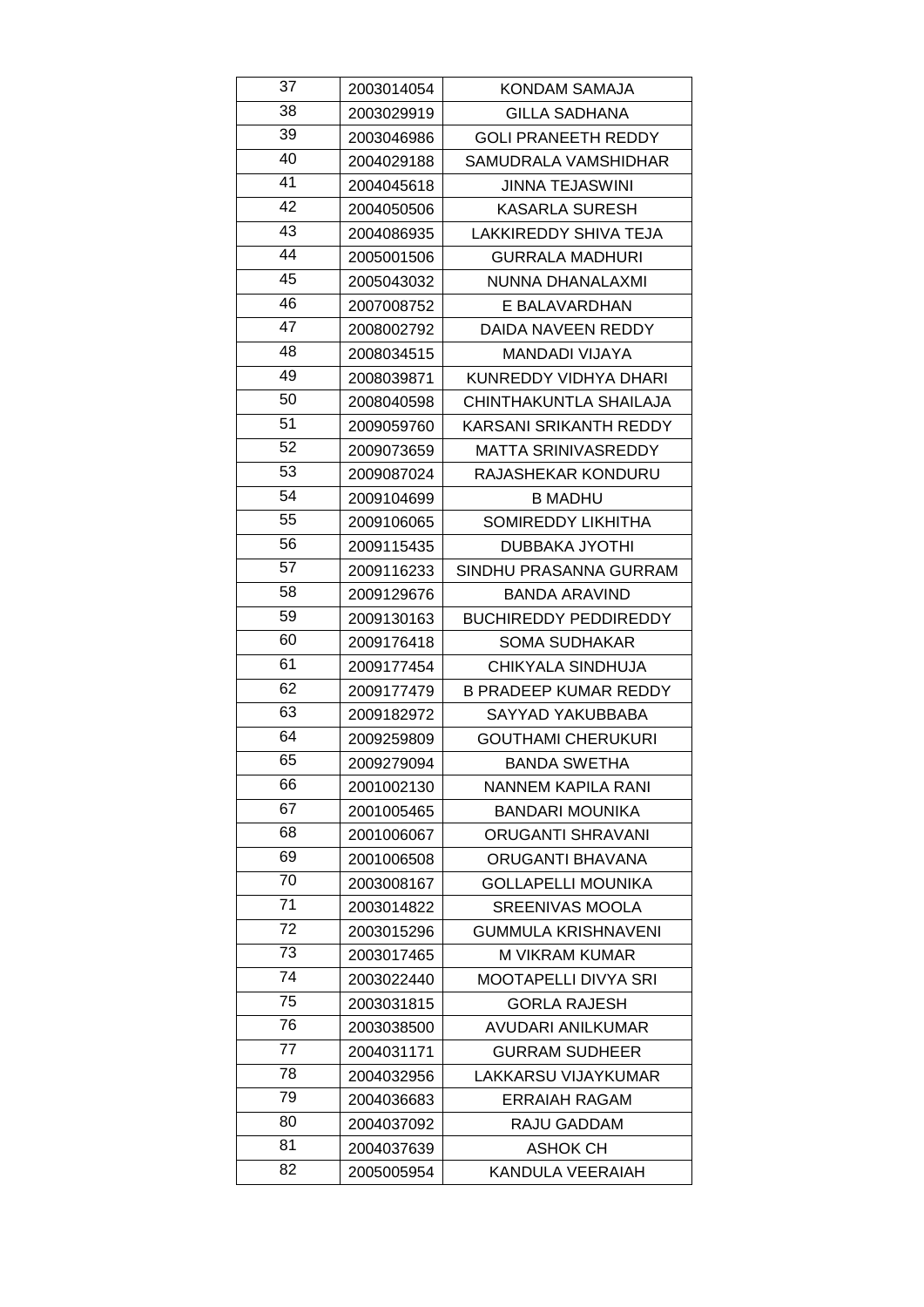| 83  | 2005017756 | PATHAN NAGUL MEERA KHAN |
|-----|------------|-------------------------|
| 84  | 2005025429 | <b>KAPARTHI KISHORE</b> |
| 85  | 2005042677 | VIJAYALAXMI PAILI       |
| 86  | 2006020285 | P KUMARASWAMY           |
| 87  | 2007001547 | M MAHESH                |
| 88  | 2007006117 | SATYAMMA                |
| 89  | 2007006958 | <b>MOHAMMED MUJEEB</b>  |
| 90  | 2007008545 | SHASHI KUMAR            |
| 91  | 2007008671 | <b>ASHWINI K</b>        |
| 92  | 2007016738 | G LAVANYA               |
| 93  | 2007019525 | ESWARAIAH C             |
| 94  | 2007021660 | MAMATHA P               |
| 95  | 2007028512 | RAJENDER P              |
| 96  | 2007040248 | M MAHESH                |
| 97  | 2007041104 | SUBRAHMANYAM GANTELA    |
| 98  | 2007041598 | THARAKARAMAN JUTURU     |
| 99  | 2008001371 | KUKKLA SAIDULU          |
| 100 | 2008001848 | BICCHALA VEERABABU      |

# **DATE OF MEDICAL EXAMINATION: 07-08-2019**

| <b>SL.NO</b> | <b>HALL</b><br><b>TICKET NO</b> | <b>NAME OF THE CANDIDATE</b>         |
|--------------|---------------------------------|--------------------------------------|
| $\mathbf{1}$ | 2008002765                      | KASTHURI RAMAKRISHNA                 |
| 2            | 2008003648                      | IYTHARAJU KALPANA                    |
| 3            | 2008003706                      | NALLAMEKALA SHANKAR                  |
| 4            | 2008003980                      | <b>SRIRAM MADHU</b>                  |
| 5            | 2008004637                      | GANDAMALLA VENNELA                   |
| 6            | 2008005108                      | BOLLEPALLI ANJAIAH                   |
| 7            | 2008006963                      | <b>GUNDEBOINA</b><br>CHENNAKESHAVULU |
| 8            | 2008009479                      | <b>MISALA SHOBHARANI</b>             |
| 9            | 2008010752                      | <b>BODDU SHRUTHI</b>                 |
| 10           | 2008012615                      | RAMAKRISHNA ERUGU                    |
| 11           | 2008014905                      | JAYAPRAKASH MORA                     |
| 12           | 2008018677                      | <b>SHIVAKRISHNA</b><br>POTTABATHU    |
| 13           | 2008019954                      | <b>SRINIVAS BARLA</b>                |
| 14           | 2008020480                      | KOTESWARRAO BEJAWADA                 |
| 15           | 2008022159                      | SURENDER BENARJI PALLA               |
| 16           | 2008022505                      | JYOTHI KOPPOLU                       |
| 17           | 2008022583                      | JANARDHAN CHANDA                     |
| 18           | 2008023422                      | NAGASREENU VOORE                     |
| 19           | 2008026429                      | <b>BEKKAM KOTESWARRAO</b>            |
| 20           | 2008026898                      | NIMMANAGOTI SRUJAN<br><b>KUMAR</b>   |
| 21           | 2008028376                      | VIJAYSARADHI MARUPAKA                |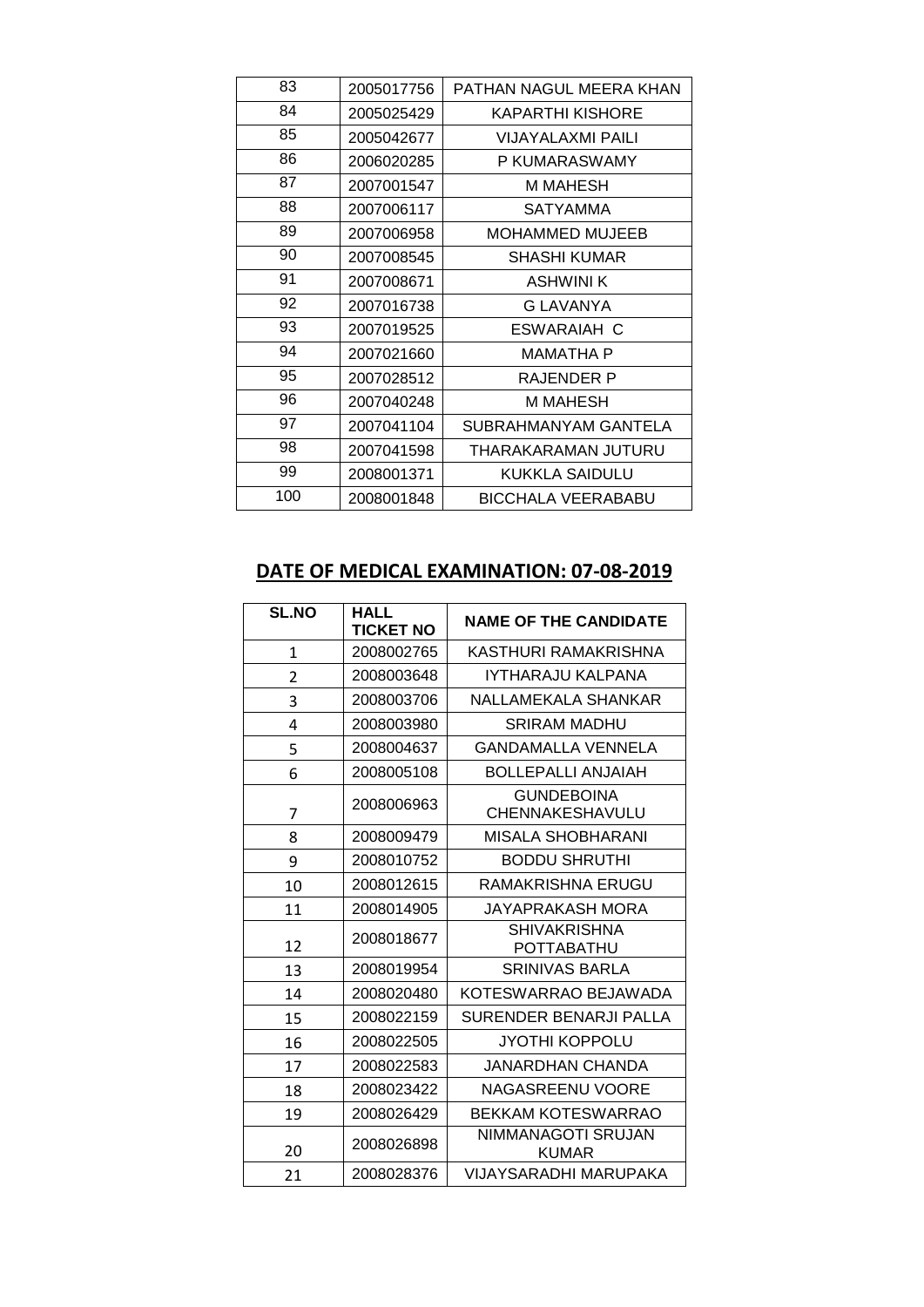| 22<br>VENKATESHAM<br>ABDUL JABBAR MD<br>2008029558<br>23<br><b>BHUKYA RAMESH</b><br>2008029646<br>24<br>2008030146<br><b>BALABOINA ALIVELU</b><br>25<br>SUKANYA J<br>2008032357<br>26<br>T ANJANEYULU<br>2008039884<br>27<br>SATEESH PAPANABOINA<br>2008039903 |
|----------------------------------------------------------------------------------------------------------------------------------------------------------------------------------------------------------------------------------------------------------------|
|                                                                                                                                                                                                                                                                |
|                                                                                                                                                                                                                                                                |
|                                                                                                                                                                                                                                                                |
|                                                                                                                                                                                                                                                                |
|                                                                                                                                                                                                                                                                |
|                                                                                                                                                                                                                                                                |
| 28                                                                                                                                                                                                                                                             |
| <b>RACHUKONDA</b><br>2008040111<br>29<br><b>RAMAKRISHNA</b>                                                                                                                                                                                                    |
| <b>GULLI VINOD KUMAR</b><br>2008040176<br>30                                                                                                                                                                                                                   |
| <b>MAILARUSETTI NAGARAJU</b><br>2008040476<br>31                                                                                                                                                                                                               |
| 2008040718<br>MAHESHWAR ALE<br>32                                                                                                                                                                                                                              |
| 2009060140<br><b>MD KHASEEM</b><br>33                                                                                                                                                                                                                          |
| <b>GURRAM PRUDHVI RAJ</b><br>2009060205<br>34                                                                                                                                                                                                                  |
| 2009064893<br>PUTTA SHYLAJA<br>35                                                                                                                                                                                                                              |
| 2009067203<br>CHINTAKUNTA SUMA<br>36                                                                                                                                                                                                                           |
| <b>GADDAM KIRAN</b><br>2009068185<br>37                                                                                                                                                                                                                        |
| <b>KETHARAJU SRIVANI</b><br>2009070341<br>38                                                                                                                                                                                                                   |
| 2009071337<br><b>KIRAN KUMAR KARE</b><br>39                                                                                                                                                                                                                    |
| <b>GURRAMPALLI NAVEEN</b><br>2009074527<br>40<br>KUMAR                                                                                                                                                                                                         |
| 2009074824<br>NAYEKA NAGARAJU<br>41                                                                                                                                                                                                                            |
| 2009075211<br>DURGAM SANTHOSH<br>42                                                                                                                                                                                                                            |
| 2009075368<br>VENKATESH MUKKERLA<br>43                                                                                                                                                                                                                         |
| <b>BATTULA MALLESWARI</b><br>2009078220<br>44                                                                                                                                                                                                                  |
| <b>MATHANGI RAMESH</b><br>2009078600<br>45                                                                                                                                                                                                                     |
| PRAVEEN POUDALA<br>2009082055<br>46                                                                                                                                                                                                                            |
| <b>MOUNIKA KUMMARI</b><br>2009083658<br>47                                                                                                                                                                                                                     |
| <b>CH RAMASWAMY</b><br>2009103156<br>48                                                                                                                                                                                                                        |
| 49<br>2009103201<br>NOONEMUNTHALA BHAVANI                                                                                                                                                                                                                      |
| <b>B MAHESH</b><br>2009106271<br>50                                                                                                                                                                                                                            |
| <b>BANDAMEEDI RANJITH</b>                                                                                                                                                                                                                                      |
| 2009108640<br>51<br>KUMAR                                                                                                                                                                                                                                      |
| ORUGANTI NARESH<br>2009113034<br>52                                                                                                                                                                                                                            |
| <b>GUNDU SRIDHAR</b><br>2009114136<br>53                                                                                                                                                                                                                       |
| 2009116635<br><b>MANDA PRAVEEN</b><br>54                                                                                                                                                                                                                       |
| <b>AKULA SRAVANI</b><br>2009120980<br>55                                                                                                                                                                                                                       |
| 2009121056<br>NARESH NIDIGONDA<br>56                                                                                                                                                                                                                           |
| 2009122189<br><b>NUNE NIRANJAN</b><br>57                                                                                                                                                                                                                       |
| 2009125189<br>ANTHANNAGARI REKHA<br>58                                                                                                                                                                                                                         |
| <b>GOLLA SRINIVAS</b><br>2009128002<br>59                                                                                                                                                                                                                      |
| <b>MOGULAPPA N</b><br>2009128539<br>60                                                                                                                                                                                                                         |
| N SRI SHYLAM<br>2009175732<br>61                                                                                                                                                                                                                               |
| D SHRAVANI<br>2009175908<br>62                                                                                                                                                                                                                                 |
| SHIRAMDAS MAHESH<br>2009176461<br>63                                                                                                                                                                                                                           |
| 2009177040<br>K ABHILASH<br>64                                                                                                                                                                                                                                 |
| 2009177612<br>SHIVANANDA CHARY M<br>65                                                                                                                                                                                                                         |